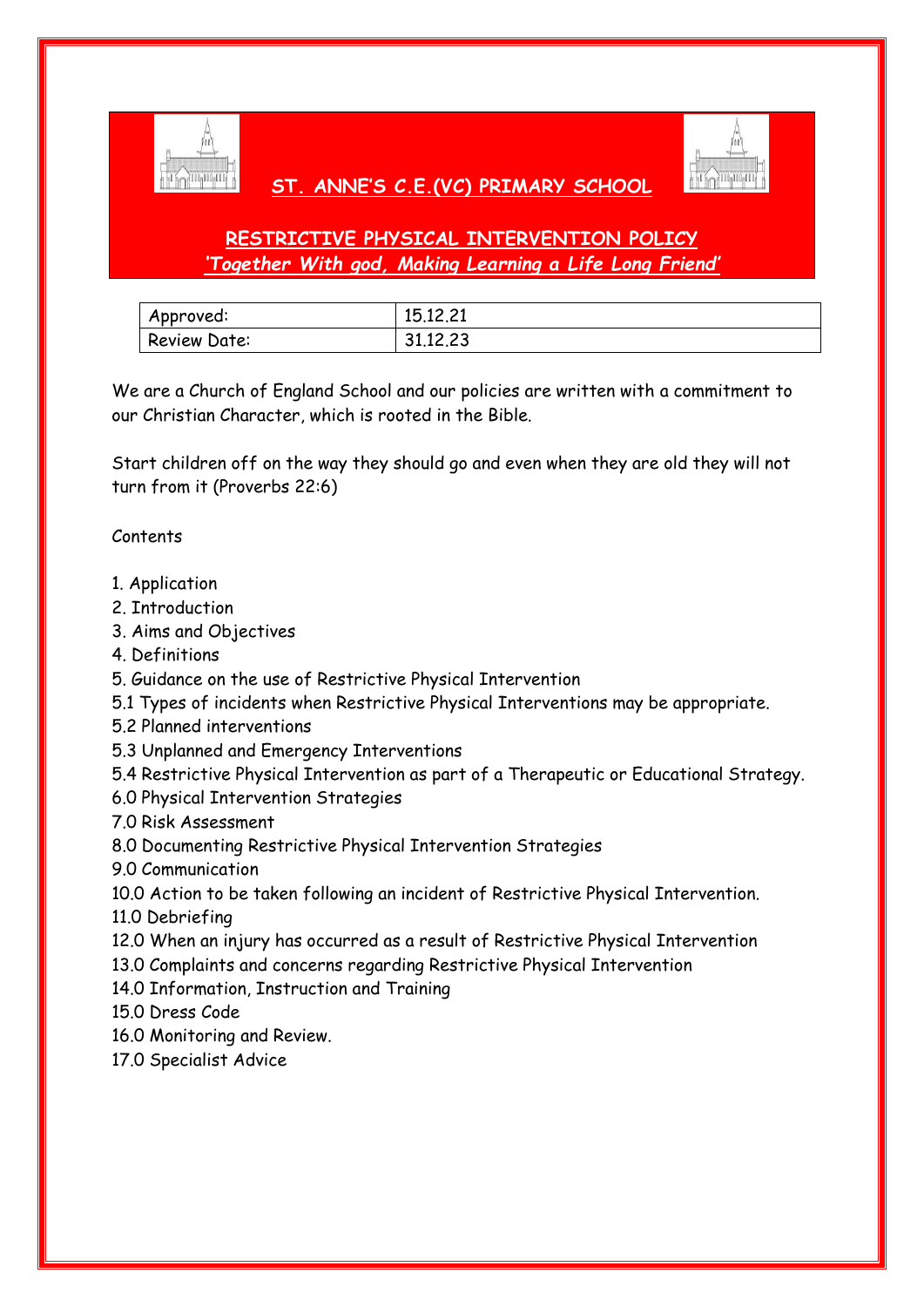### **1.0 Application**

This guidance applies to all Staffordshire County Council employed staff and managers and Headteachers who may use restrictive physical interventions with children.

This guidance must be read in conjunction with the Restrictive Physical Intervention Policy HR 119. The policy and these guidelines reflect national standards which form part of 'Positive and Proactive Care: Reducing the need for restrictive interventions,' Department of Health 2014 & Department for Education 'Use of reasonable force– Advice for Headteachers, staff and governing bodies' July 2013.

Within School settings the policy and this guidance does not limit or remove School staff powers to restrain pupils as outlined in Section 93 of the Education and Inspection Act 2006 but it does not authorise anything to be done in relation to a pupil which constitutes the giving of corporal punishment within the meaning of section 548 of the Education Act 1996.

#### **2.0 Introduction**

The expectation is that as far as possible schools and young people's settings and services will be restraint free. Poorly or incorrectly used, restrictive physical interventions are a source of risk to the young person and members of staff. The correct use of restrictive physical interventions must always be an act of last resort and not normal practice and be based on the best needs of the individual. Schools and settings should take all reasonable actions to reduce the potential need to use restrictive physical interventions as far as practicable.

An individual behaviour support plan (which may support or be part of an Individual Healthcare Plan) should be written for children and young people whose behaviour presents a significant challenge. This plan should detail the steps that are being taken to address the individual's particular social, emotional and learning needs. It should also include the steps that staff should take to de-escalate challenging situations as well as what they should do if these steps are not successful ("an incident management plan"). The individual behaviour support plan should consider risks and how they are being minimised and managed.

Reduction in the need to use Restrictive Physical Interventions is achieved by analysing the interactions between each young person/pupil and their environment which identifies potential triggers that need to be avoided at critical periods. This involves:-

- Helping young people to avoid possible situations known to provoke challenging behaviour;
- Having education plans/care programmes which are responsive to individual needs;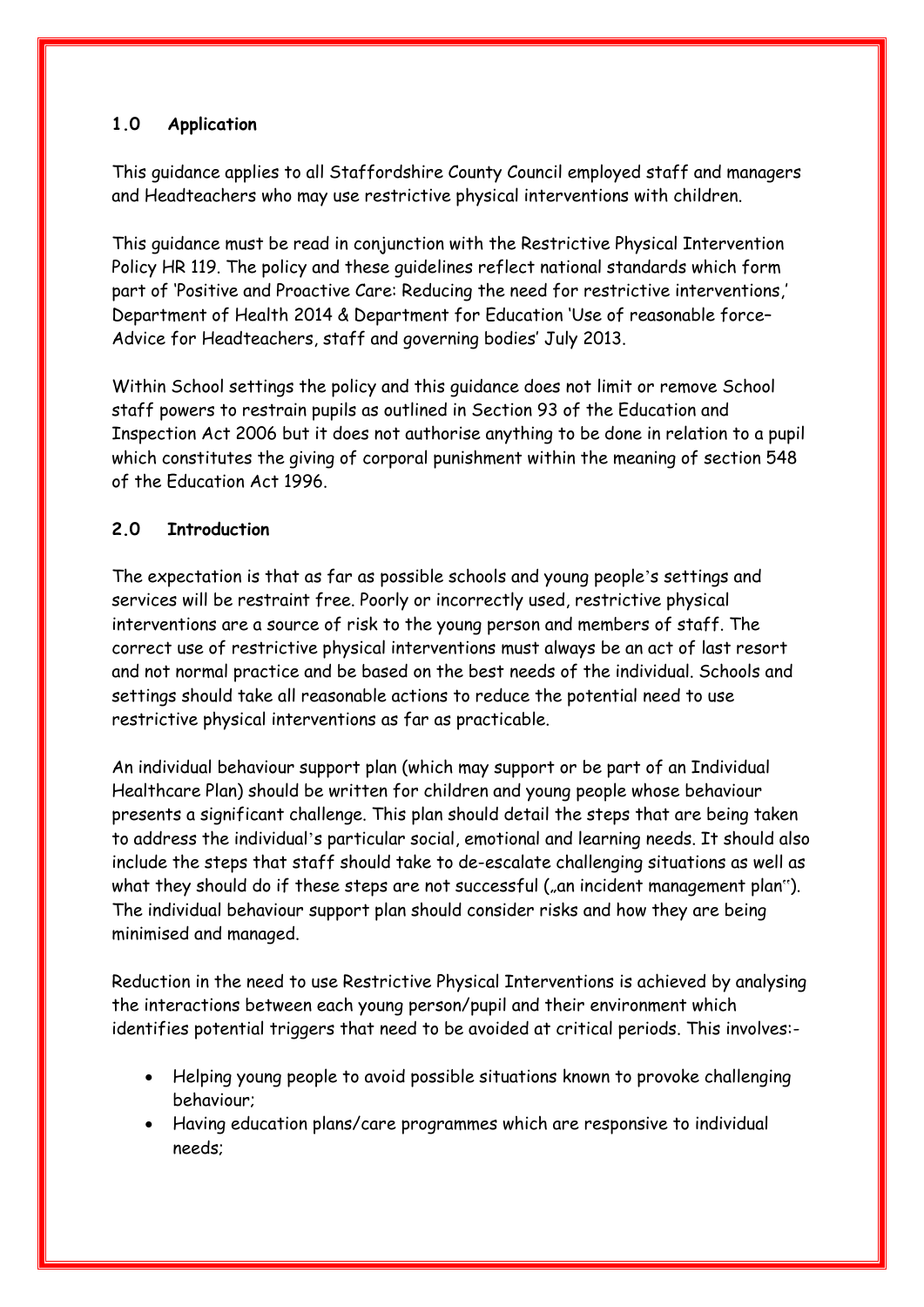- Creating opportunities for service users/pupils to engage in meaningful activities which include opportunities for choice and a sense of achievement;
- Developing staff expertise in working with individuals that present challenges.
- Understanding that behaviour is often a method of communication

## **3.0 Aims and Objectives**

It is the aim of this management standard to make restrictive physical intervention as safe as practicable, relevant and practical for staff, service users and pupils. Implementation of the document and associated guidance will help services to address important outcomes for service user/pupil choice, rights, independence and inclusion.

It is the objective of this document:-

- that all methods of restrictive interventions are used as infrequently as possible (the expectation is that as far a possible settings and services will be restraint free);
- that restrictive interventions when used are used in the best interests of the individual service user/pupil;
- every reasonable effort is made to minimise risk or harm or injury to anyone involved and that the need to maintain an individual's respect, dignity and welfare is maintained; and
- that restrictive physical interventions are risk assessed, so that the impact of the restrictive physical intervention will be minimised when key factors are evaluated and a planned approach is taken to incidents whenever possible.

The safety of staff during restrictive physical intervention is of equal importance to the best interests of service users/pupils and both take priority over care of property.

## **4.0 Definitions**

Staffordshire County Council considers that **restrictive physical intervention** is: Any form of restrictive intervention, be it physical, mechanical, chemical, environmental or social/psychological intervention, which is designed and used (intentionally or unintentionally) to limit or restrict another's liberty.

#### **Levels of physical intervention**

Physical intervention is also categorised into non-restrictive and restrictive interventions:

**Non-Restrictive Intervention**. This is where the service user/pupil can move away from the physical intervention if they wish to. Non-restrictive examples include:-

- Physical presence, non-verbal prompts and directions
- Touch or prompting;
- Guiding; and
- Disengagement.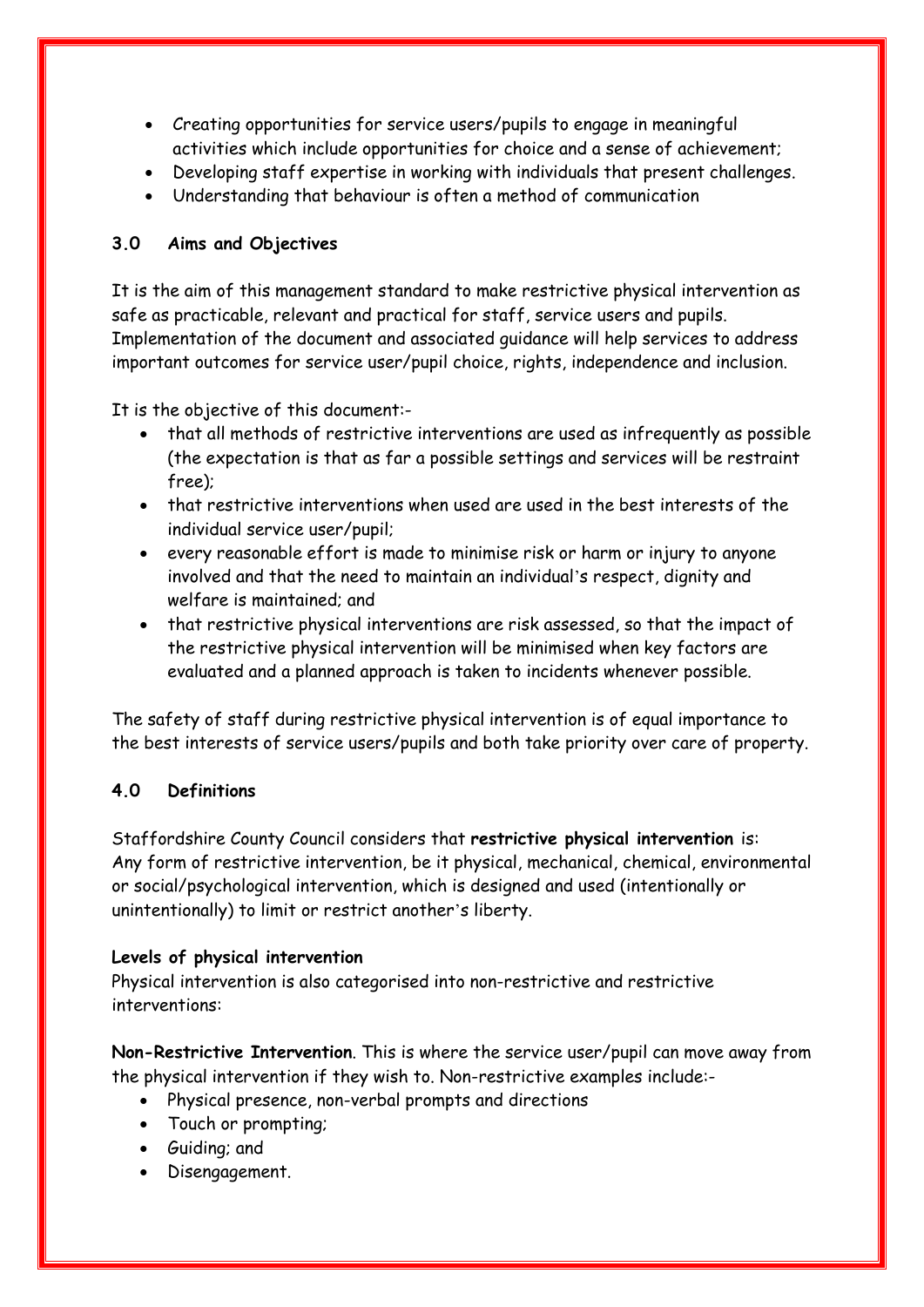**Restrictive Intervention**. This is where the intervention is intended to prevent, or significantly restrict freedom of movement of an individual. Restrictive interventions generally carry a higher risk and require a greater degree of justification Examples of restrictive interventions include:-

- Escorting and manoeuvring;
- Temporary physical containment or holding;
- Seclusion:
- Full restraint;
- Mechanical restraint; and
- Chemical restraint.

There is no legal definition of reasonable force. The use of force can be regarded as reasonable only if the circumstances of the particular incident warrant it. The degree of force used must be in proportion to the circumstances of the incident and seriousness of the behaviour or the consequences it is intended to prevent. Any force must always be the minimum needed to achieve the desired result over the shortest possible time.

#### **5.0 Guidance on the use of Restrictive Physical Intervention**

**5.1 Types of incidents when Restrictive Physical Interventions may be appropriate.** Situations in which restrictive physical intervention may be appropriate or necessary fall into three broad categories:-

- Planned Interventions
- Unplanned/Emergency Interventions
- As part of a Therapeutic or Education Strategy

Examples of situations where a restrictive physical intervention may be appropriate are:-

- To prevent a young person/pupil from running towards a busy road;
- To prevent a young person/pupil from self-injuring or injuring another person;
- To prevent a young person/pupil from causing serious damage to property.

School staff may also use reasonable force where a pupil is affecting the maintenance of good order and discipline. Examples of which include:

- Removing a disruptive pupil from the classroom when they have been instructed to leave but have refused.
- Preventing a pupil behaving in a way that disrupts a school event or a school trip.
- Preventing a pupil leaving a classroom or school where allowing this would risk their safety or lead to behaviour that disrupts the behaviour of others;

The decision to use reasonable force is a matter for professional judgement however staff should be aware that research clearly shows that injuries to staff and pupils are more likely when the intervention is not planned. Before physically intervening staff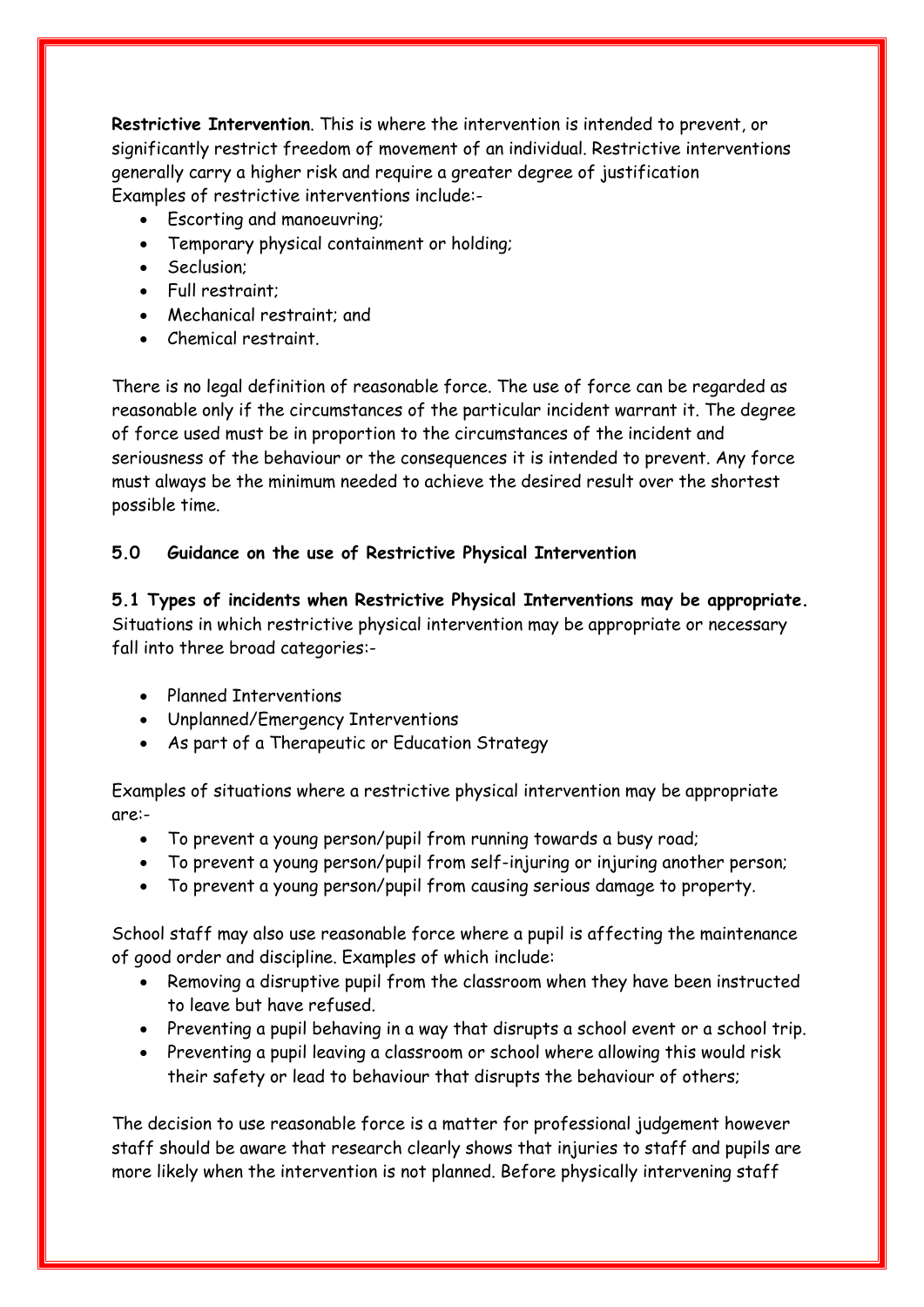should, wherever practicable, attempt to resolve the situation by using other methods. Information about strategies is available in section 3.5 of this guidance.

There are occasions when physical contact, other than reasonable force, with a child is proper and necessary. Examples are:

- holding the hand of the child at the front/back of the line when going to assembly or when walking together on an outing
- when comforting a distressed individual
- when congratulating or praising the young person
- to demonstrate how to use equipment or a skill e.g. a musical instrument
- to demonstrate exercises or techniques during PE lessons or sports coaching
- to give first aid

Restrictive physical intervention for the protection of property must only be for extreme circumstances. There must be an assessment on whether or not it is worth the risk of injury, to protect the property.

In extreme circumstances, such as an immediate and realistic threat of arson or where life is at risk (e.g. service user/pupil has weapon); the police are obliged to attend if you make the urgency clear to them.

Restrictive physical intervention maybe used as a preventative measure in order to prevent physical injury, for example if a young person attempts to obtain a weapon which would later make physical intervention problematic and dangerous to staff.

## **5.2 Planned Interventions**

Pre-arranged strategies and methods to deal with situations should be planned where a risk assessment has identified the likelihood of the need for physical intervention. For many situations, an early intervention will be more effective, and be able to be implemented at a lower level and with less risk, than a later intervention.

Planned restrictive physical interventions should be:-

- Agreed in advance by relevant professionals working in consultation with the service user, their family/carers and an independent advocate if appropriate, in the case of children, those with parental responsibility.
- Be in the best interests of the individual.
- Monitored during implementation by an identified member of staff who has relevant training and experience.
- Recorded in writing so that the method of restrictive physical intervention and the circumstances when its use has been agreed are clearly understood.
- Included as part of a care plan or individual service user records or pupil behaviour plan/records.
- Routinely monitored and reviewed.
- One component of a broader approach to meeting the individual's needs.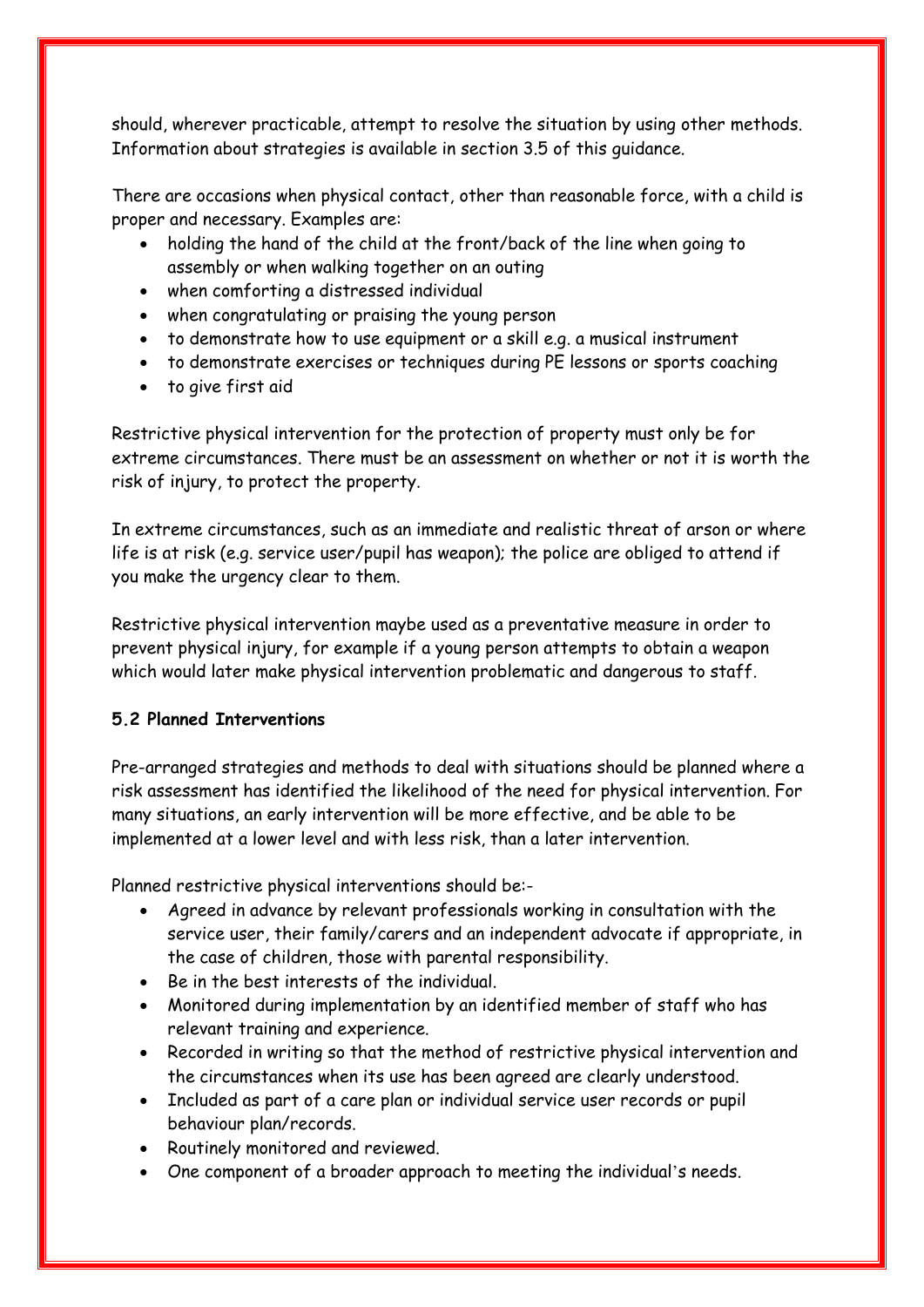A proforma, Restrictive Physical Intervention Protocol HSF57, which can be used to document a planned physical intervention strategy, is available in the Restrictive Physical Intervention Policy.

An individual behaviour support plan is most likely to be effective if it includes:

- A description of the individual's positive qualities
- Objective details of the challenging behaviours presented by the individual and the risks that these behaviours present
- Consideration of the function that the challenging behaviour serves for the individual (what need(s) are being met by the behaviour?). It is important to understand that behaviours have a purpose by communicating something about the individual's needs.
- What behaviour(s) could be taught/ encouraged that meet the same needs in a more acceptable way (i.e. "replacement behaviours")
- What skills need to be taught/ encouraged to support these replacement behaviours
- What can be changed/ provided in the environment to make the individual feel included and successful and to avoid triggers.
- How replacement behaviours can be encouraged
- What should be done to de-escalate potentially difficult situations
- An incident support plan to follow if the individual's behaviour requires significant intervention. If it is decided that it may be necessary to use restrictive physical intervention, this should be detailed.

Restrictive interventions that result in the holding or restraint of an individual carry medical risk to the service user/pupil as these techniques may impact on the individuals breathing, circulation and place direct pressure on vulnerable areas of the body. Restraints on the floor hold the highest level of risk and must be an absolute last resort. Holds and restraints should only be used for shortest time possible. Staff involved in the use of such techniques must have received suitable training.

Adequate staff must be available to safely complete any holding and restraint that is undertaken as part of a planned strategy. Single person restraints pose significant risks to both parties. If a single person restraint need is established (e.g. due to the small size of the individual), suitable training on the techniques to be used must have been provided and the process and rationale clearly documented.

#### **5.3 Unplanned and Emergency Interventions**

 $\bullet$ 

Emergency use of restrictive physical interventions may be required when a service user/pupil behaves in unforeseen ways. Research evidence clearly shows that injuries to staff and service users/pupils are more likely when the intervention is not planned.

An effective risk assessment procedure, together with well-planned preventative strategies (individual behaviour planning), will help to keep emergency use of restrictive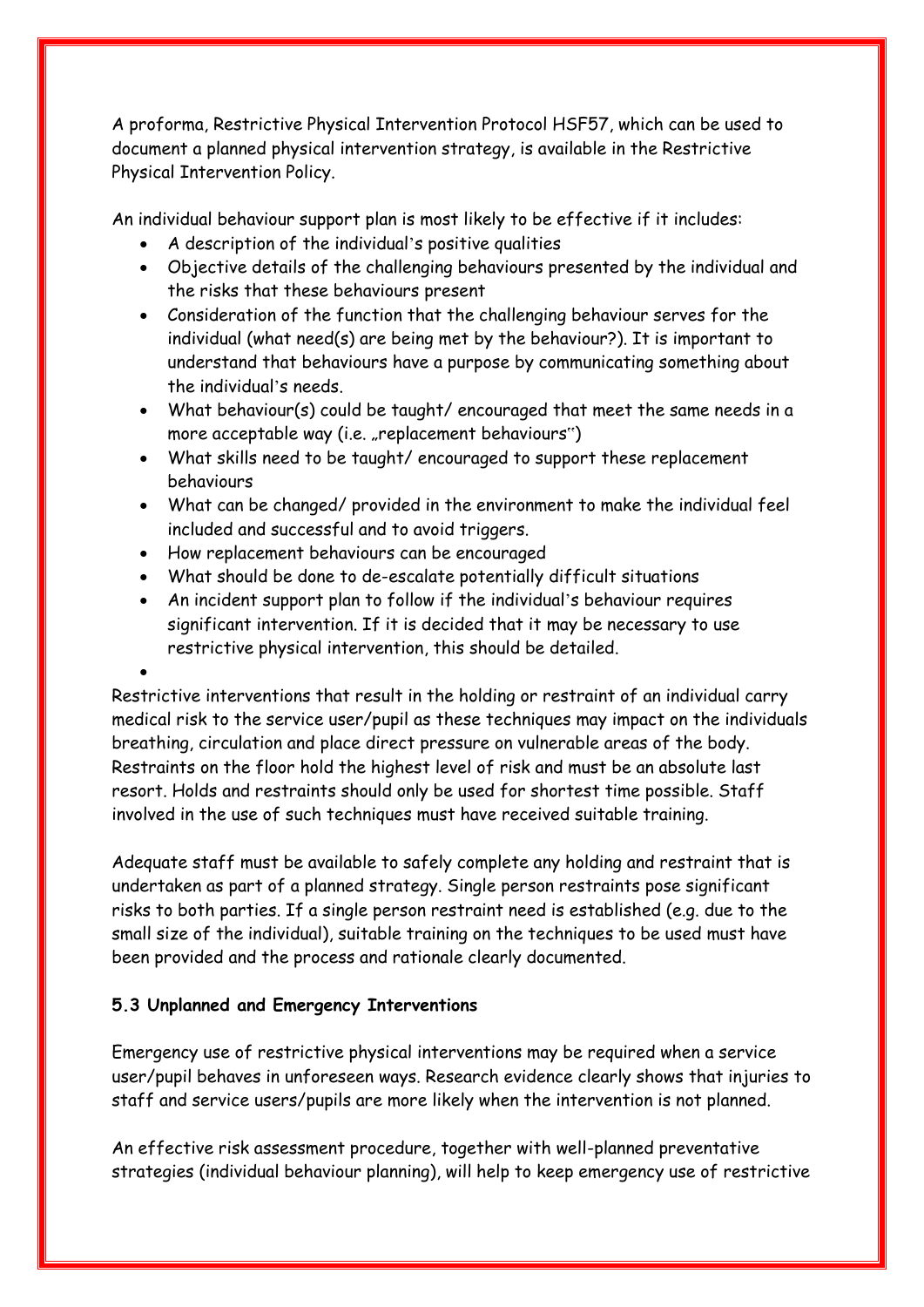physical interventions to an absolute minimum. Staff should be aware that in an emergency situation the use of reasonable and proportional force is permissible if it is the only way to prevent injury or serious damage to property.

Whenever practicable, before physically intervening a staff member should attempt to resolve the situation by other means. A calm and measured approach to a situation is needed and staff members should never give the impression that they have lost their temper, or are acting out of anger or frustration. The staff member should continue attempting to communicate with the service user/pupil throughout the incident, and should make it clear that the physical intervention will stop if it ceases to be necessary.

In unplanned/emergency interventions it is good practice for staff to use a dynamic risk assessment approach, which is a quick on the spot assessment prior to acting (where possible). This will allow staff to:-

| <b>Step Back</b>        | Don't rush into an intervention, is it really necessary, do you have<br>suitable justification.                                                                                                                                                                |  |  |  |
|-------------------------|----------------------------------------------------------------------------------------------------------------------------------------------------------------------------------------------------------------------------------------------------------------|--|--|--|
| <b>Assess Threat</b>    | Assess the person, the objects, the environment and the<br>situational factors.                                                                                                                                                                                |  |  |  |
| <b>Find Help</b>        | Can you reduce the risks by getting help from other trained<br>colleagues or by using the physical environment, space, natural<br>barriers etc.                                                                                                                |  |  |  |
| <b>Evaluate Options</b> | Proactive/Primary - proactive actions to remove the triggers<br>Active/Secondary - interpersonal skills, non-verbal body language<br>e.g. open palms, directing, defusing, calming, switching staff etc.<br>Reactive/Tertiary - avoid assaults - disengagement |  |  |  |
| Respond                 | Apply the principles of the least adverse method in responding.<br>Continue to re-evaluate the situation and your response.<br>Continually monitor for changes in level of risk.                                                                               |  |  |  |

Even in an emergency, the force used must be reasonable; that is, it should be proportionate to the risk posed by the situation. The staff member or members concerned should be confident of the potential adverse outcomes associated with the intervention (e.g. injury or distress) will be less severe than the adverse consequences which would occur without the use of a restrictive physical intervention.

A staff member should not intervene in an unplanned situation without help:-

- If dealing with a physically large individual or more than one service user/pupil;
- Where an intervention technique cannot be applied safely by one person; or
- If the staff member believes he or she may be put at risk of serious injury.

In these circumstances the staff member should, as appropriate, remove other people who might be at risk, summon assistance from colleagues, or where necessary phone the police. Until assistance arrives the staff member should continue to try to prevent the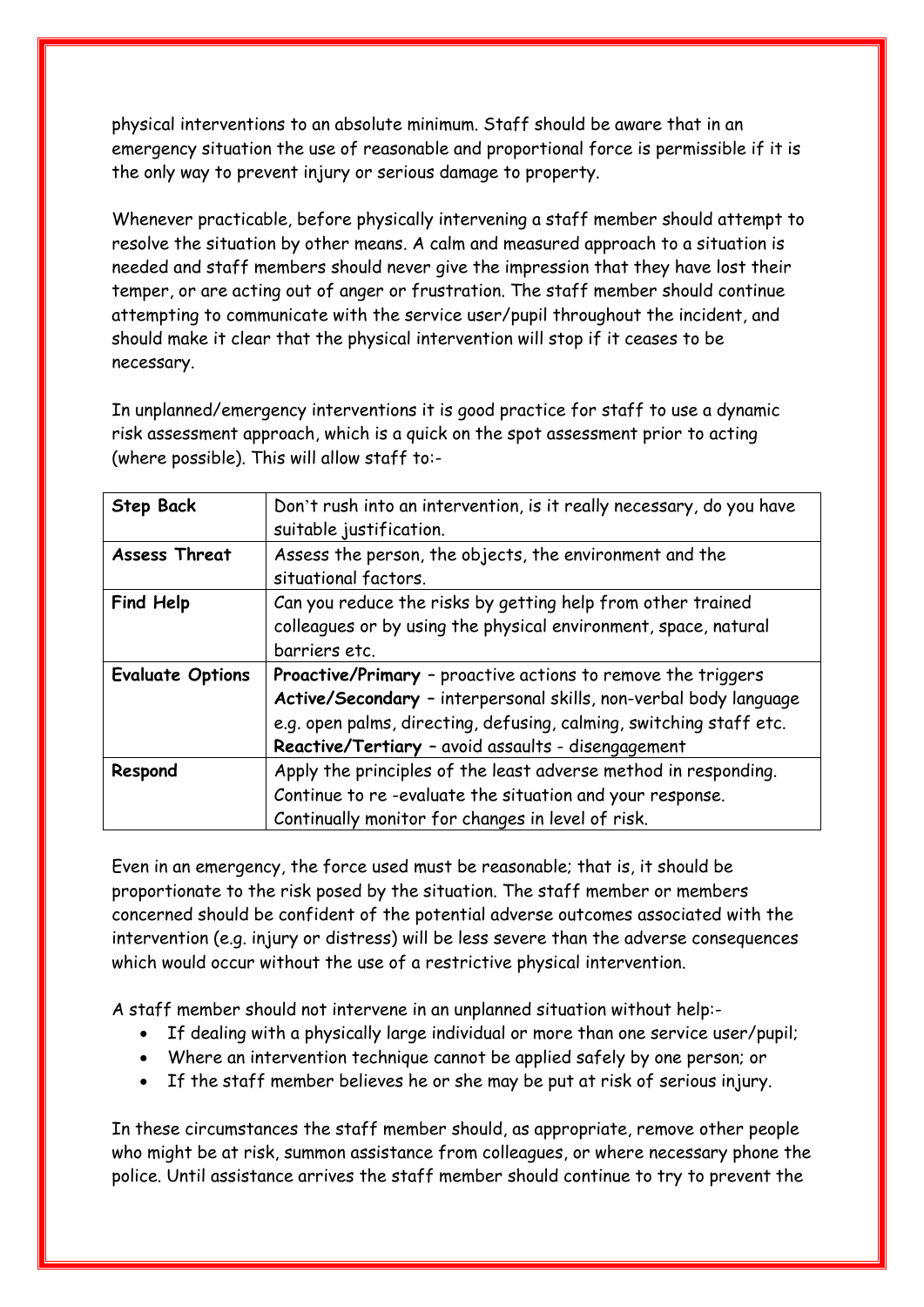incident from escalating whilst remaining mindful of their own safety. It may be appropriate for staff to withdraw from the situation.

Once an unplanned or emergency restrictive physical intervention has taken place it must be reported and investigated. With this information it is essential that a risk assessment surrounding future use and primary and secondary prevention strategies are completed. This should assist in the reduction and use of further unplanned/emergency restrictive physical interventions.

## **5.4 Restrictive Physical Intervention as part of a Therapeutic or Educational Strategy.**

In most circumstances, restrictive physical intervention will be used reactively, to prevent injury or avoid serious damage to property. Occasionally, it may be agreed to be in the best interest of the adult/child to use a restrictive physical intervention involving the use of some degree of control as part of a therapeutic or educational strategy.

For example, a way of helping a child to tolerate other children without becoming aggressive might be for an adult to shadow the child and to adjust the level of physical intervention employed according to the child's behaviour. Similarly it might be agreed for staff to use a restrictive physical intervention as part of an agreed strategy to help a person who is gradually learning to control their aggressive behaviour in public places. In both examples the restrictive physical intervention is part of a broader therapeutic or educational strategy. As with all restrictive physical intervention, interventions for this purpose must never be painful or likely to cause injury.

Where this approach is employed it is important to establish in writing a clear rationale for the use of the restrictive physical intervention and to have this endorsed by a multidisciplinary team which includes, wherever possible, family members and or independent advocates, and in the case of a child, the person with parental responsibility.

## **6.0. Physical Intervention Strategies**

Restrictive physical intervention must be an act of last resort. Adopting good behaviour planning practices involving proactive (primary) and active (secondary) control strategies as well as reactive (tertiary) controls is important. Proactive measures to avoid the incidents of restrictive physical intervention must always be attempted first.

**a. Proactive/Primary Control** refers to actions taken to prevent situations arising which may require the use of any intervention or to reduce their likely frequency.

At an organisational level this includes establishing policies, safe systems of work, carrying out risk assessments and providing staff with training.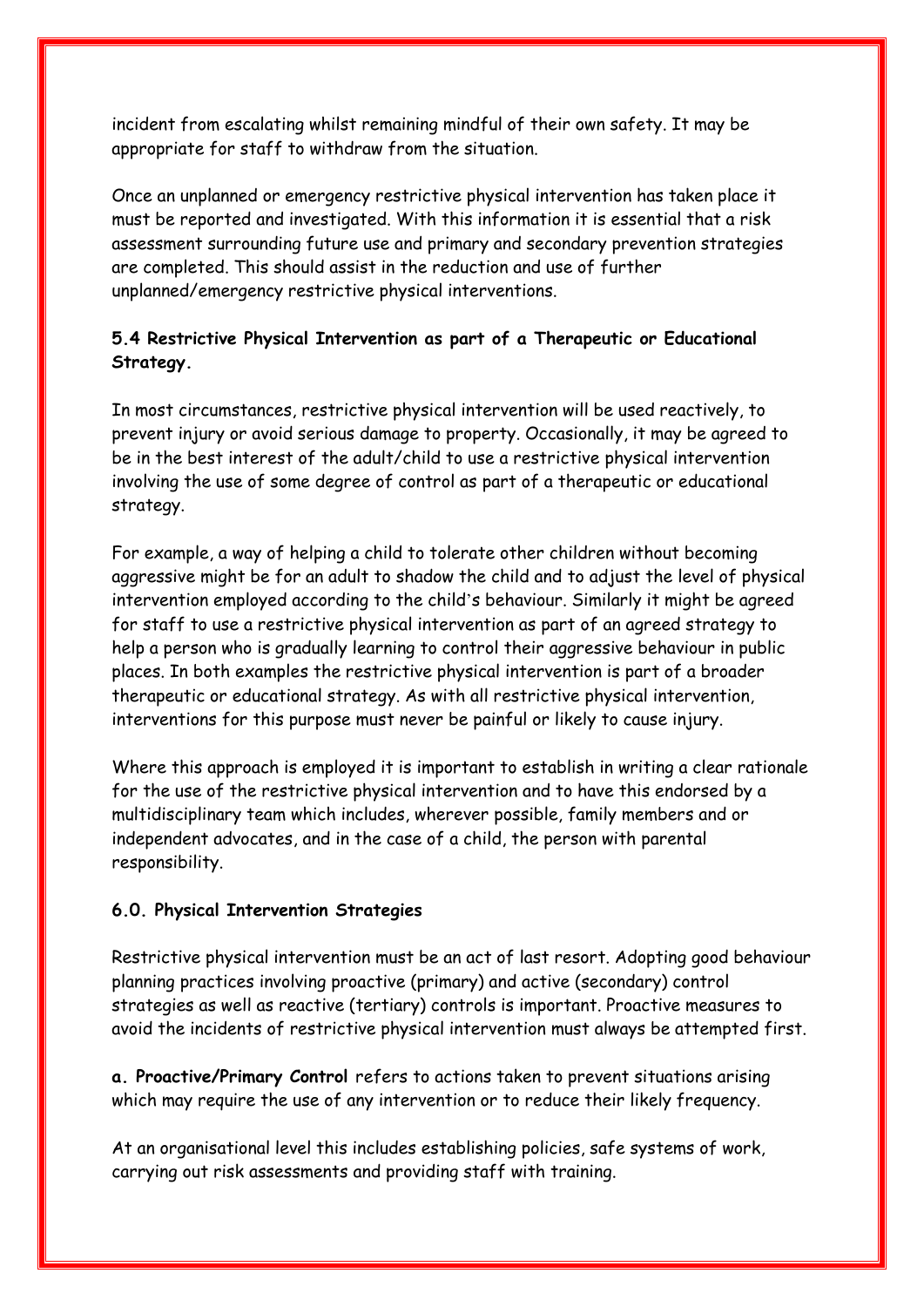At an individual level this involves understanding the risks, complying with safe practice guidelines and putting training and learning into practice. Preventative action also includes reporting, recording and investigating incidents in order to learn from them. Preventative action is a continuous process.

**b. Active/Secondary Control** refers to actions taken to prevent situations escalating. It typically involves the use of interpersonal skills, communication, defusing, deescalating and calming strategies.

**c. Reactive/Tertiary Control** refers to action taken when situations escalate or violence occurs, or after it has occurred to prevent or reduce the potential for physical or psychological harm. Typically this may involve disengagement or other physical intervention tactics (such as applying holds) and emergency procedures. Reactive/tertiary controls will include providing post incident support and managing the situation through to recovery.

For each individual who presents challenges there need to be individualised strategies (individual behaviour planning) for responding to incidents of violence and aggression/self-injurious behaviour etc. Where appropriate the strategy may include directions for the use of restrictive physical intervention, including a personalised approach for the individual. This must be documented in a care plan/ on the individual"s records.

Appropriate individual behaviour planning and training of staff in proactive and active control strategies will have a major impact in the reduction of the need to use of reactive controls such as restrictive physical interventions.

Adequate staff must be available to safely complete any holding and restraint that is undertaken as part of a planned strategy.

#### **7.0 Risk Assessment**

When it is foreseeable that an individual might require a restrictive physical intervention then a risk assessment must be completed. The risk assessment process allows staff to identify and evaluate the benefits and risks associated with different intervention strategies. It also aids identification of opportunities for reducing the need for restrictive physical intervention.

When undertaking the risk assessment it should be ensured that there is involvement of relevant individuals and where suitable key professionals and the outcome of the risk assessment is communicated to all relevant staff and parents. Other issues that should be considered are included in section 5.1.3 of Restrictive Physical Intervention Policy HR119.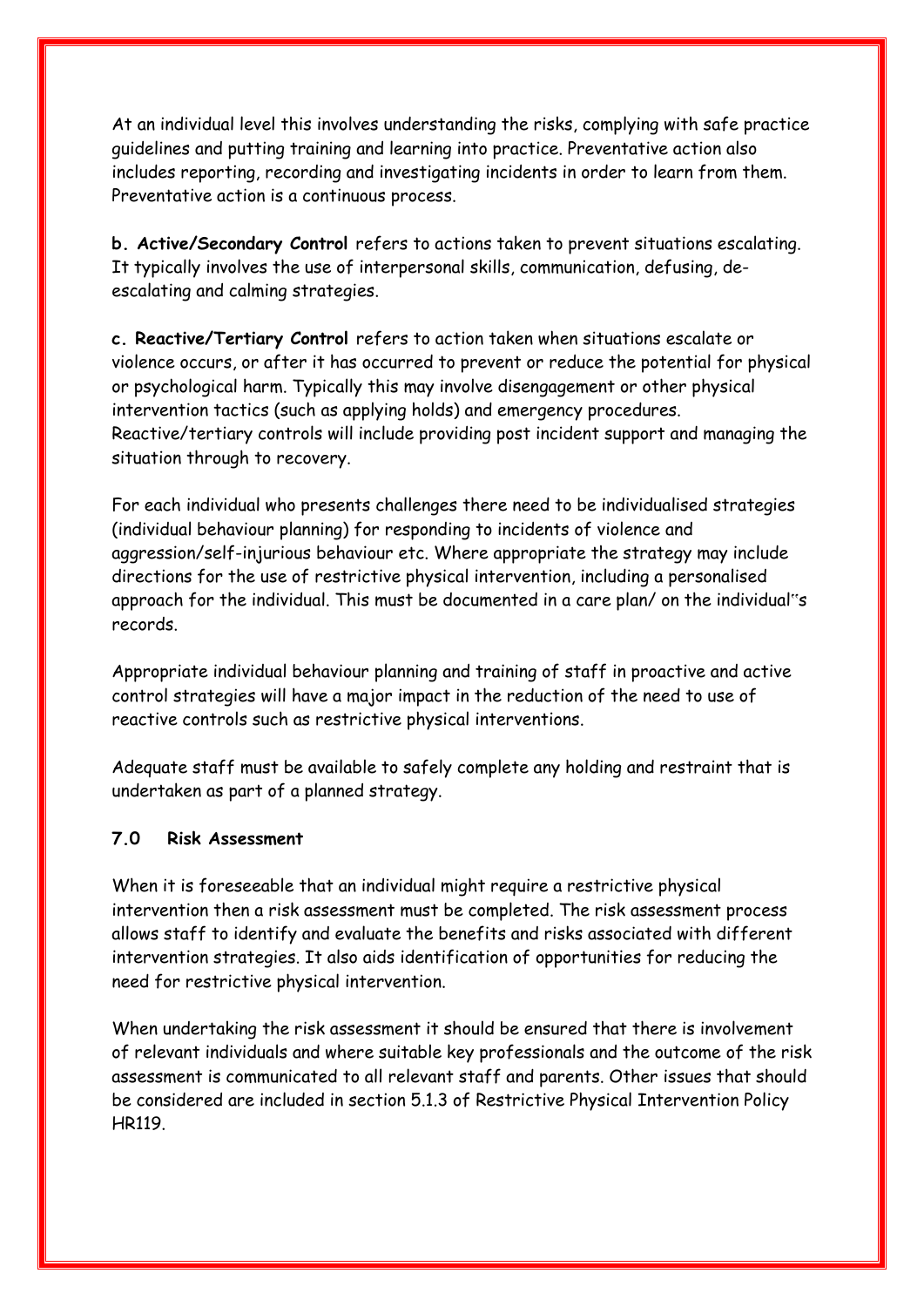Among the main risks to service users/pupils are that restrictive physical intervention will:-

- Cause pain, distress or psychological trauma;
- Cause injury;
- Be used when a less intrusive method could have achieved the desired outcome:
- Become routine, rather than an exceptional method of management; Increase risk of abuse;
- Undermine dignity or otherwise humiliate or degrade those involved; and
- Create distrust and undermine personal relationships between staff and service users/pupils.

The main risks to staff that result from applying restrictive physical interventions are:-

- They suffer injury;
- They experience distress or psychological trauma;
- The legal justification for using the restrictive physical intervention is challenged in court; or
- Disciplinary action is taken for inappropriate or unjustified use of restrictive physical interventions.

The main risks that may be associated with not intervening include:-

- Staff may be in breach of duty of care responsibilities;
- The service user/pupil may injure themselves, other service users/pupils, staff or members of the public;
- Serious damage to property or valuable resources may occur; or
- The possibility of litigation in respect of these matters.

#### **8.0 Documenting Restrictive Physical Intervention Strategies**

If it is agreed that a child or adult may require some form of restrictive physical intervention, there must be an up to date copy of a written protocol included in the individuals plan/records. (See Standard Document HSF57 Restrictive Intervention Protocol form upon which intervention strategies can be documented.)

If a School or Service chooses to develop their own documentation process it must, as a minimum, include the following:-

- A description of the behaviour sequence and settings which may require intervention response;
- The results of an assessment to determine any counter reasons for the use of intervention strategies (e.g. medical conditions etc.);
- A risk assessment that balances the risk of using a restrictive physical intervention against the risks of not intervening;
- A record of the views of those with parental responsibility in the case of children and family members or independent advocates in the case of adults;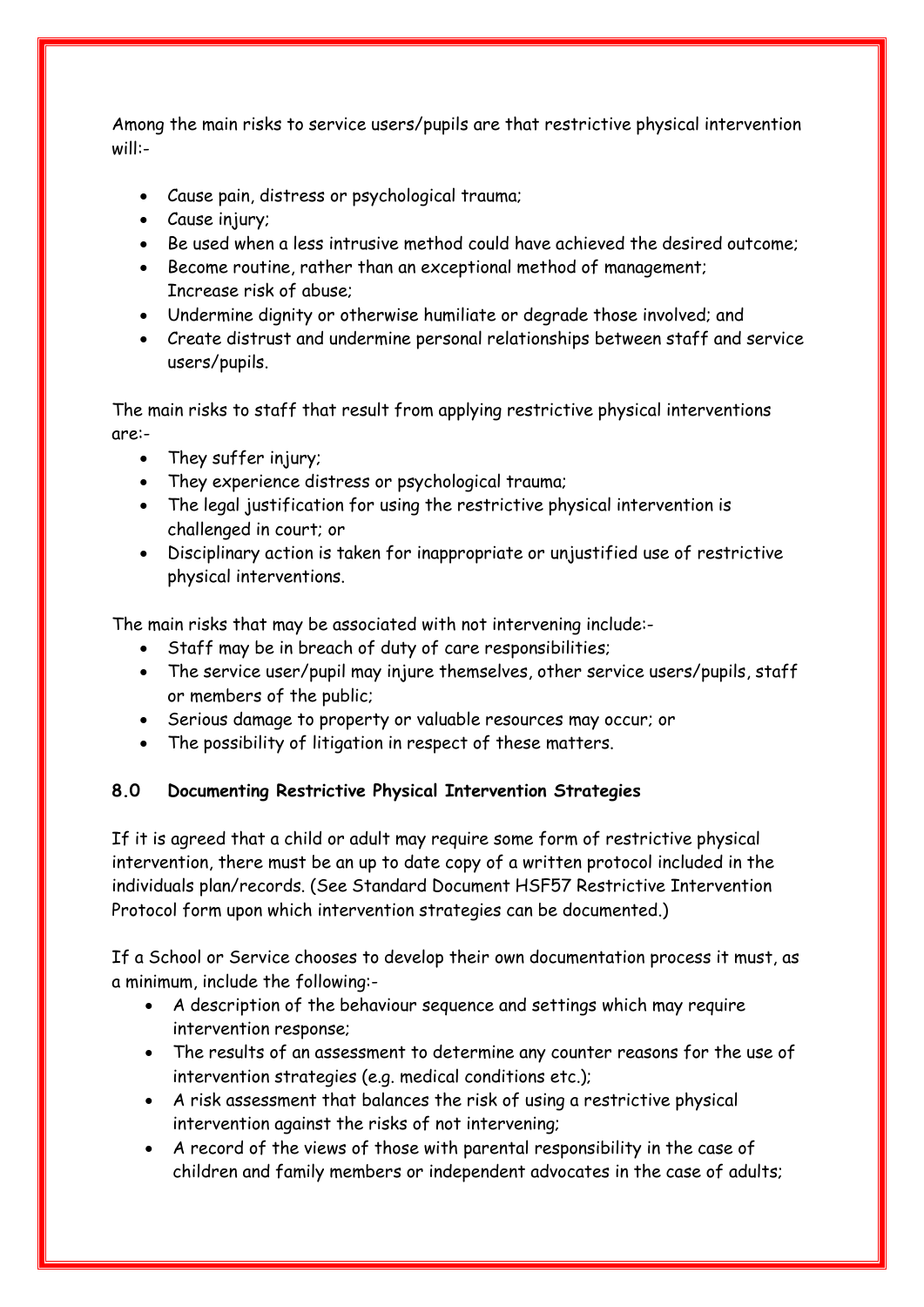- A system of recording behaviours and the use of restrictive physical interventions;
- Previous methods which have been tried without success:
- A description of the specific restrictive physical intervention strategies/techniques which are agreed and the dates on which they will be reviewed;
- The ways in which this approach will be reviewed, the frequency of review meetings and members of the review team.

#### **9.0 Communication**

Information relating to intervention strategies should be discussed with the service user/pupil and their families/parents/careers prior to the implementation. All parties should be in agreement with the intervention strategy. If this is not possible, differences of opinion must be documented and recorded in the individuals care plan/records.

### **10.0 Action to be taken following an incident of Restrictive Physical Intervention. Recording, Reporting and Monitoring**

The use of restrictive physical interventions, whether planned, unplanned, or emergence interventions must always be recorded using the Restrictive Physical Intervention Record of Incident form HSF56. The written record of the use of a restrictive physical intervention must indicate:-

- The names of the staff and service users/pupils and any other parties involved;
- The reason for using the restrictive physical intervention employed;
- The type and duration of the restrictive physical intervention;
- Whether the service user/pupil or anyone else experienced injury or distress and, if they did, the action that was taken.

If the incident is also an act of violence or aggression then HSF9 Violence and Aggression Report Form must also be completed, this form or HSF40 Accident Investigation Report Form must be completed to record any injuries that result from the use of a restrictive physical intervention.

In some circumstances, interventions will need to be reported immediately to line management and where this is the case, managers must ensure all staff are aware of when and how to do so.

The contents of the Restrictive Physical Intervention Record Forms should be reviewed on a monthly basis as a minimum by Managers and where trends identified appropriate action taken.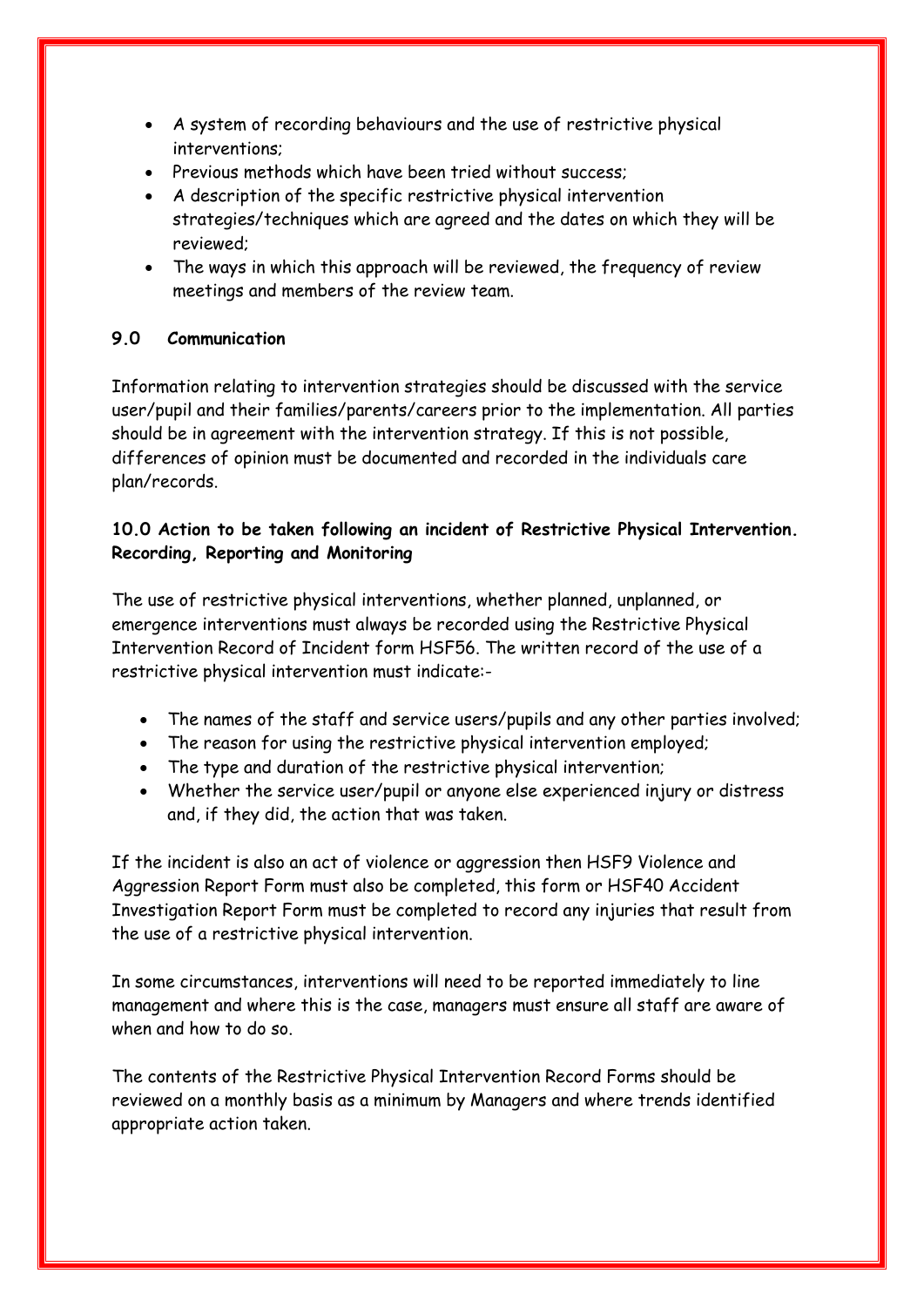Managers need to ensure that the individual service user/pupils individual plan/records are reviewed in light of incidents and amendments made if required to reduce those risks identified.

#### **10.0 Debriefing**

After the use of interventions it must be ensured that staff and service users/pupils receive suitable and sufficient support and a review of the risk assessment to identify factors contributing to the incident must take place.

Being involved in a restrictive physical intervention may be an unsettling experience for all parties, and managers should recognise that staff and service users/pupils may need some form of reassurance. Those involved, both staff and service users/pupils should be separately debriefed after the intervention, which is particularly important when the intervention was unplanned. The debriefing should be a reflective process that explores what happened before, during and after the incident. The intention should be to undertake an analysis and evaluation to inform how similar incidents may be avoided or better managed in the future.

Debriefing those involved ensures that lessons can be learned and staff service users/pupils have the opportunity to discuss the matter quickly. The debriefing should be undertaken without undue delay but should consider the physiological effects of such a situation and sufficient time should be allowed for all involved to reach a calmer state. Staff should be informed of the availability of confidential counselling from ThinkWell who can be contacted on 01785 276284.

## **11.0 When an injury has occurred as a result of Restrictive Physical Intervention**

If there is any reason to suspect that a service user/pupil, member of staff or other person has experienced injury or distress following the use of a restrictive physical intervention, that person must receive immediate medical attention, and counselling and debriefing as required. Managers must ensure that the injury is reported to the Health, Safety and Wellbeing Service as detailed above.

#### **12.0 Complaints and concerns regarding Restrictive Physical Intervention**

Managers must ensure that any complaints or concerns about validity or methods of intervention should be thoroughly investigated in accordance with local and County Council complaints procedures.

Dependent on the nature of the complaint, consideration must be given to whether other processes need to be instigated such as Safeguarding protocols.

#### **14.0 Information, Instruction and Training**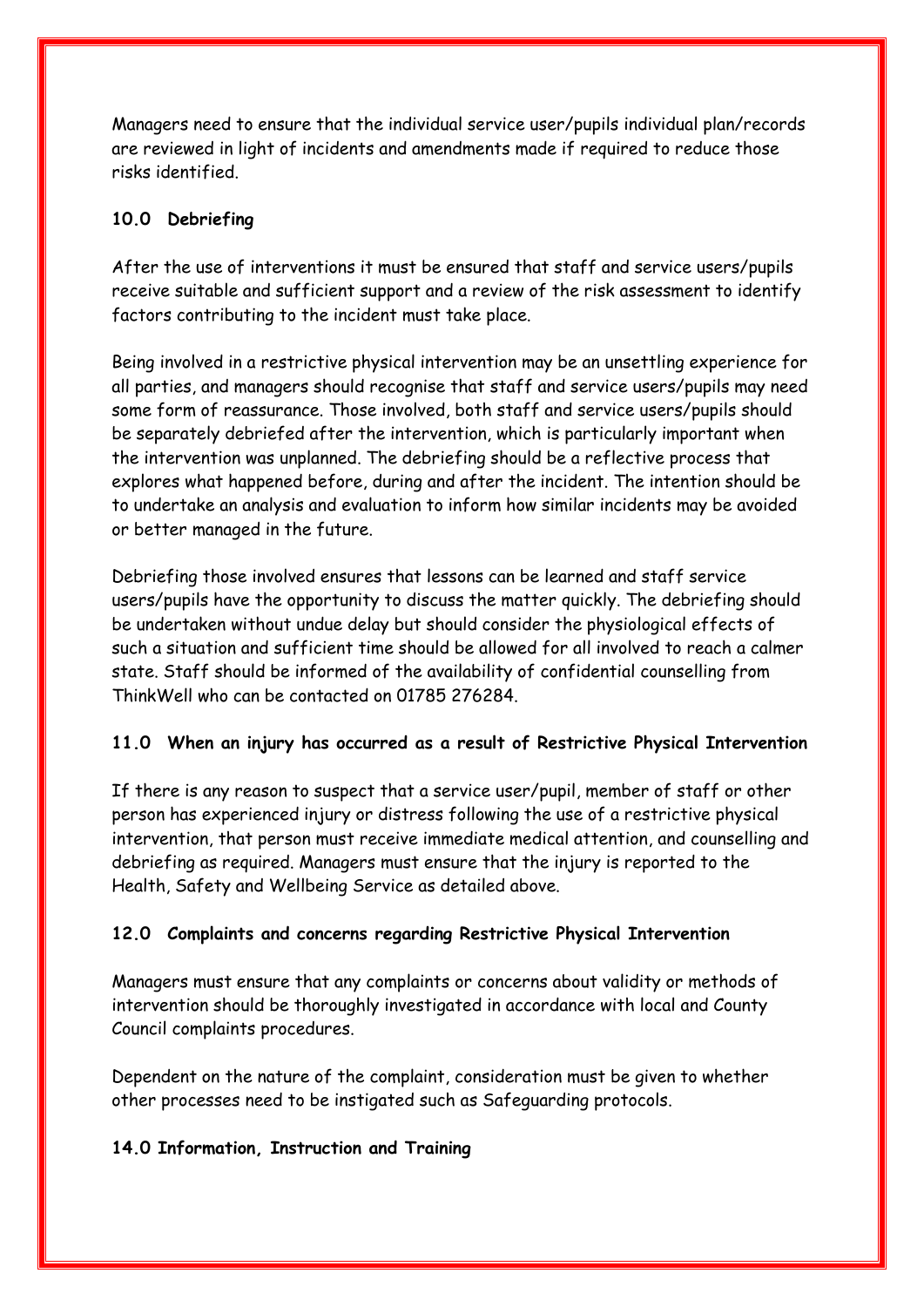The level of information, instruction and training required by staff regarding physical interventions must be identified by managers and Headteachers. Training provided to staff should be suitable for the level of use they are identified as requiring. Where skills are not used they are soon lost. Staff involved in the use of planned interventions must have suitable training.

In emergency situations staff have the right to use reasonable force to protect themselves and others. It is recommended that where it is identified that staff are delivering services or working in situations where there is a high risk of being involved in unplanned and emergency restrictive physical interventions, they should receive a basic level of training.

Training provided must cover the use of Primary/Active and Secondary/Reactive control strategies (see section 3.5) as well as the physical techniques and should be suitable for the environment and service users/pupils it will be employed upon. It is not suitable to provide staff with physical intervention techniques without putting its use into appropriate context. Training in the use of restrictive physical interventions must be recorded and refreshed in accordance with the training provider"s accreditation scheme which is often annually.

#### **Contact**

Health, Safety and Wellbeing Service Staffordshire County Council Staffordshire Place Tipping Street Stafford ST16 2DH

#### **Email shss@staffordshire.gov.uk Tel: 01785 355777**

#### **15.0 Dress Code**

Managers of workplaces and services where staff may be involved in the application of restrictive physical interventions must implement local arrangements that require the staff involved in restrictive physical interventions to:-

- wear suitable clothing that allows freedom of movement;
- wear sensible low heel footwear;
- not wear any jewellery and/or piercings that could cause injury; and
- ensure that finger nails are kept short to prevent scratching injuries to service users/pupils when implementing any physical interventions.

#### **16.0 Monitoring and Review.**

The Care Quality Commission (CQC) and OFSTED will monitor the implementation of these procedures as part of their roles in order to protect the interests of the service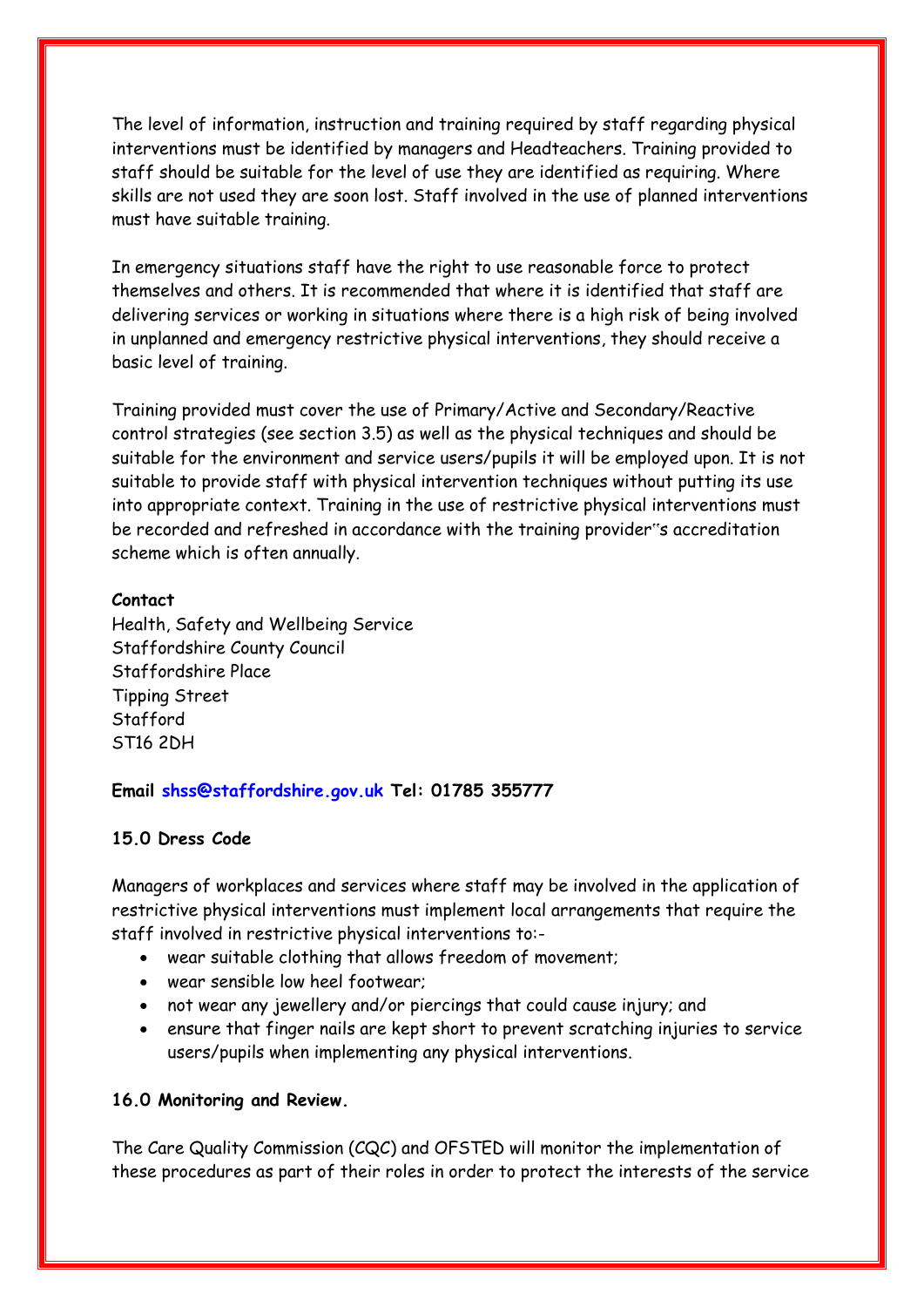uses/pupils who are exposed to the use of restrictive physical interventions. These regulating bodies may require settings to record and report information relating to the use of restrictive physical interventions in a specific format.

Local services and establishments/schools will monitor the use of restrictive physical interventions, look for trends, and work to devise strategies that can minimise the use of interventions, or make them safer for all involved. This information must be documented and a summary provided to the relevant senior managers/governing bodies. Senior managers/governing bodies must review and evaluate the restrictive physical interventions taking place in the service for which they have responsibility quarterly. Where necessary they must make recommendations for local managers to implement regarding the use of restrictive physical intervention.

#### **17.0. Specialist Advice**

If Managers require specialist advice and support regarding implementation of safe restrictive physical intervention practices they can contact the Strategic Health and Safety Service who will provide contact details of the council's training providers with whom specialist advice is available.

In Special School settings assistance is available from the Instructor team for PROACT-SCIPr-UK® in Staffordshire via the Educational Psychology Service. Within other educational settings advice is also available from the Educational Psychologist designated for the setting or the District Senior Educational Psychologist.

Advice regarding Deprivation of Liberties issues and the impact of the Mental Capacity Act should be obtained from the Deprivation of Liberties Team.

#### **Health Safety and Wellbeing Supporting Information**

- Restrictive Physical Intervention and Adult Service Users G15
- Restrictive Physical Intervention Schools and Children G16

#### **Forms**

Restrictive Physical Intervention Record of Incident form HSF56 Restrictive Physical Intervention Protocol HSF57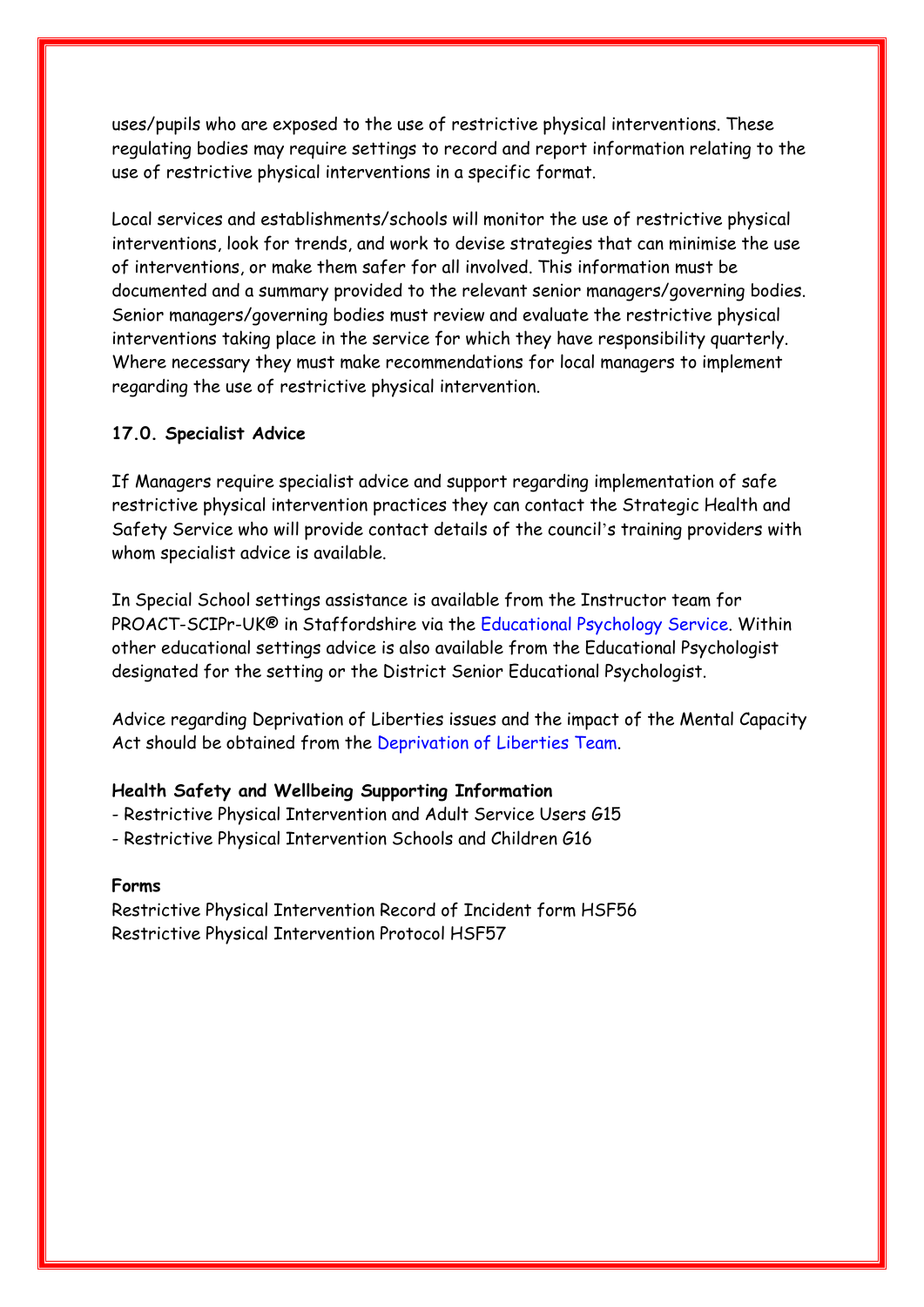# **Restrictive Physical Intervention - Record of Incident HSF 56**

| 1. Names of<br>those involved | Staff:                                                 | <b>Service User/Pupil:</b>                                                                                                                                           |
|-------------------------------|--------------------------------------------------------|----------------------------------------------------------------------------------------------------------------------------------------------------------------------|
|                               |                                                        |                                                                                                                                                                      |
|                               |                                                        | Others:                                                                                                                                                              |
| 2. Date of<br>incident:       | Time of incident:                                      | <b>Location of incident:</b>                                                                                                                                         |
| strategies used):             |                                                        | 3. Events leading up to Restrictive Physical Intervention (including alternative                                                                                     |
| words used, witnesses etc.):  |                                                        | 4. Account of actual incident (including details of actions, method of intervention,                                                                                 |
|                               | 5. Outcome or resolution of incident:                  |                                                                                                                                                                      |
| involved):                    |                                                        | 6. Follow up actions (advice to family/parents/carers, support to staff and pupils                                                                                   |
|                               | 7. Names of witnesses and attached witness statements: |                                                                                                                                                                      |
|                               |                                                        | 8. Risk Assessment and Restrictive Physical Intervention Protocol reviewed:                                                                                          |
| Yes/No                        |                                                        |                                                                                                                                                                      |
| <b>Outcomes:</b>              |                                                        |                                                                                                                                                                      |
|                               | 9. Record of any injury or property damage:            |                                                                                                                                                                      |
|                               |                                                        | 10. Has an Accident Investigation Report Form or Report of Violence and Aggression<br>Form been completed and submitted to the Health, Safety and Wellbeing Service? |
| <b>Print Name:</b>            | <b>Signature</b>                                       | <b>Job Title</b>                                                                                                                                                     |
| Date:                         |                                                        |                                                                                                                                                                      |
|                               |                                                        |                                                                                                                                                                      |

**This form to be retained locally**